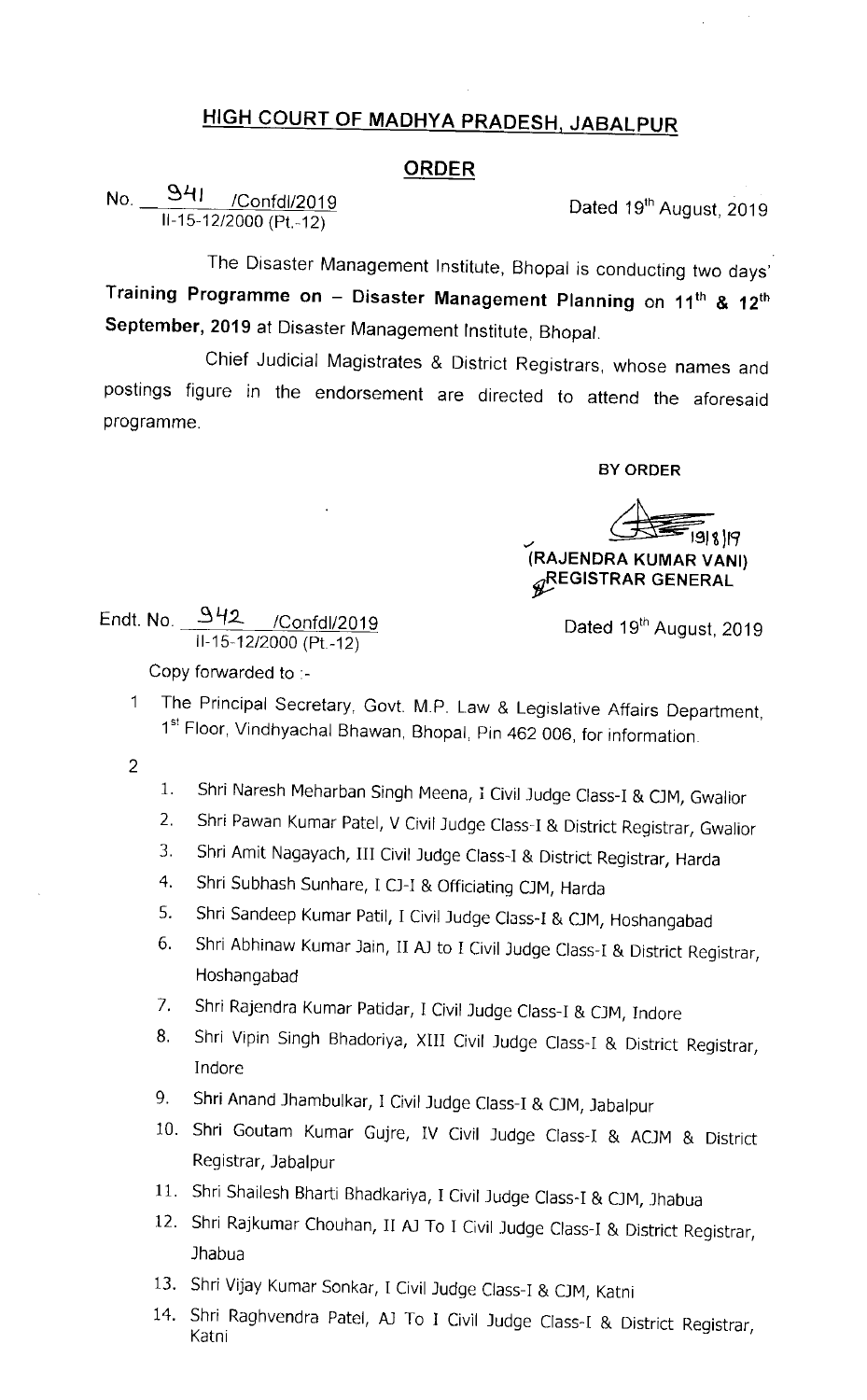- 15. Smt. Rashmi Balter, I Civil Judge Class-I & CJM, Khandwa
- 16. Shri Kapil Verma, VI Civil Judge Class-I & District Registrar, Khandwa
- 17. Shri Niranjan Kumar Panchal, I Civil Judge Class-I & CJM, Mandla
- 18. Shri Vishal Sharma, IV Civil Judge Class-I & District Registrar, Mandla
- 19. Shri Darasingh Mandloi, I Civil Judge Class-I & CJM, Khargone District Mandleshwar
- 20. Shri Himanshu Sharma, AJ to Civil Judge Class-I & District Registrar, Mandleshwar
- 21. Shri Santosh Chauhan, I Civil Judge Class-I & CJM, Mandsaur
- 22. Shri Alok Pratap Singh, IV Civil Judge Class-I & District Registrar, Mandsaur
- 23. Shri Ajay Neel Karothiya, I Civil Judge Class-I & CJM, Morena,
- 24. Shri Nandram Parmar, III Civil Judge Class-I & District Registrar, Morena
- 25. Shri Dinesh Dewda, I Civil Judge Class-I & CJM, Narsinghpur
- 26. Shri Ajay Kumar, III Civil Judge Class-I & District Registrar, Narsinghpur
- 27. Shri Neeraj Malviya, I Civil Judge Class-I & CJM, Neemuch
- 28. Shri Sadashiv Dangoade, II AJ to I Civil Judge Class-I & District Registrar, **Neemuch**
- 29. Ku. Samiksha Singh, I Civil Judge Class-I & CJM, Panna
- 30. Shri Ashish Kumar Kesharwani, Civil Judge Class-I & District Registrar, Pawai, District Panna
- 31. Shri Dileep Singh, I Civil Judge Class-I & CJM, Raisen
- 32. Shri Jai Pratap Chidar, II Civil Judge Class-I & District Registrar, Raisen
- 33. Shri Dayaram Kumre, I Civil Judge Class-I & CJM, Ratlam
- 34. Shri Ajay Ramawat, IV Civil Judge Class-I & District Registrar, Ratlam

With a direction to participate in the aforesaid training programme, as per above mentioned schedule.

## Nominated Judicial Officers are directed to observe following instructions :-

- To intimate the Registry after attendlng the programme.
- To bring laptop during the programme
- To send comments/suggestions regarding experience of programme to the Director, MPSJA, Jabalpur
- To arrange Board Diary ln such a manner that no case is listed on the dates on which they are directed to attend this programme. 1n case, cases have been fixed for the said dates, summons should not be issued and if summons are issued, the parties should be informed about the change in dates.
- For any query, the participants shall contact the office of Disaster Management Institute, Bhopal on telephone No. 0755-2466715, 2461538 & 4293592.